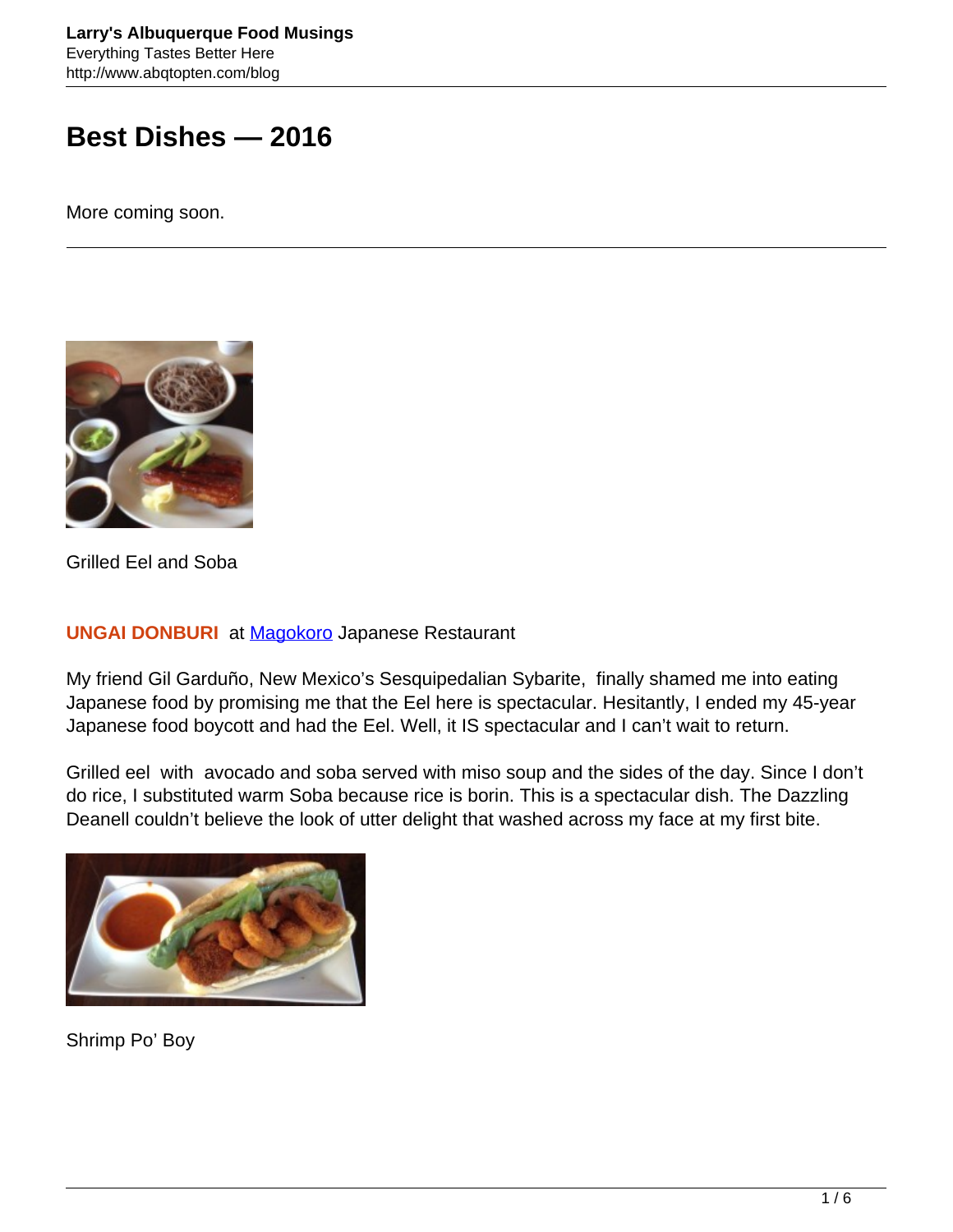**Shrimp Po' Boy at [The Point Grill](https://www.facebook.com/pointgrillmariposa/timeline)** 



Shrimp and Grits

**Shrimp and Grits at [The Point Grill](https://www.facebook.com/pointgrillmariposa/timeline)**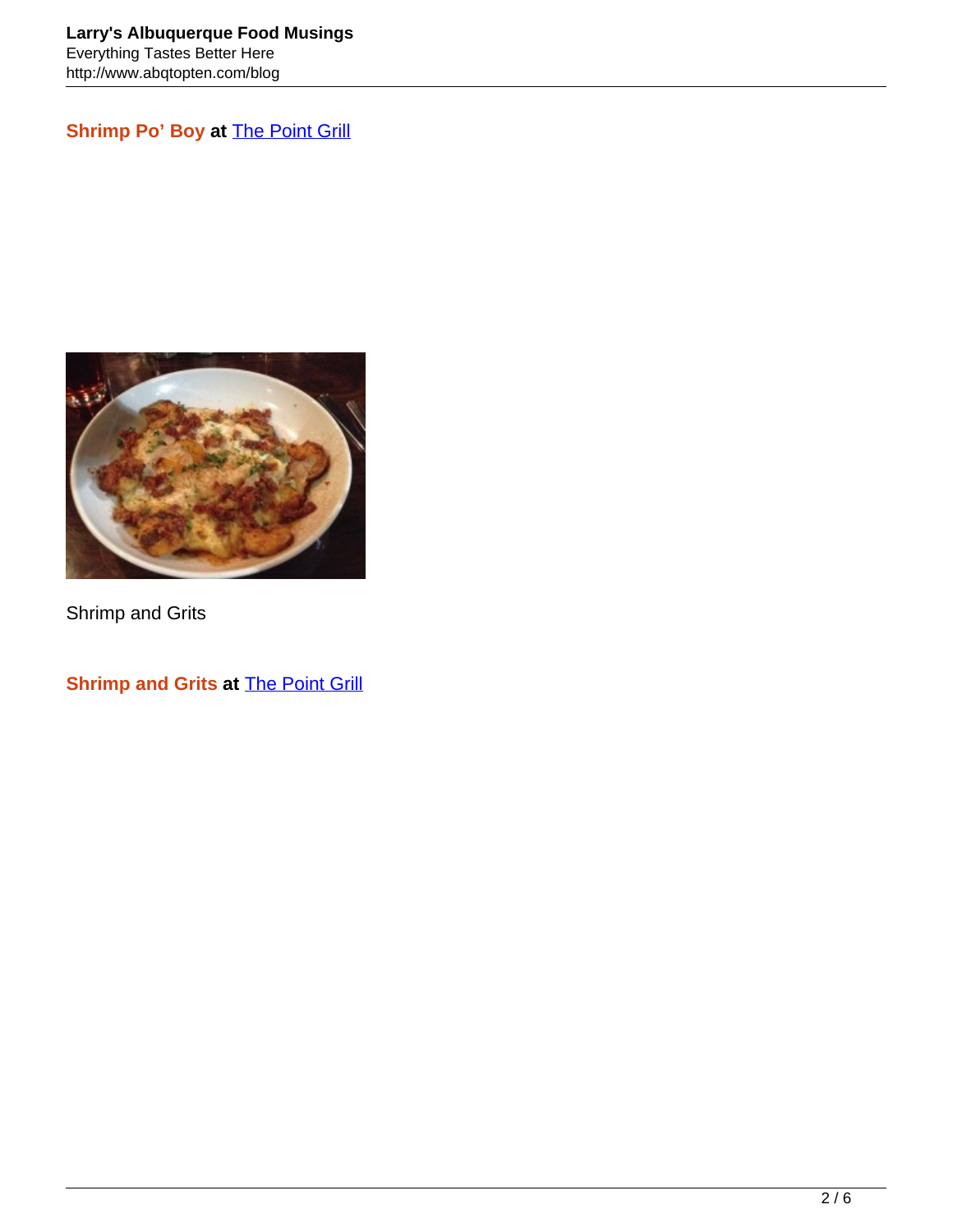

Pastel de Tres Leches

## **Pastel de Tres Leches at [Delicias Cafe](http://www.abqtopten.com/blog/delicias-cafe/)**



Bread Pudd with Gelato

**Bread Pudding at** [M'Tucci's Market and Dali](http://www.abqtopten.com/blog/mtuccis-italian-market-deli/)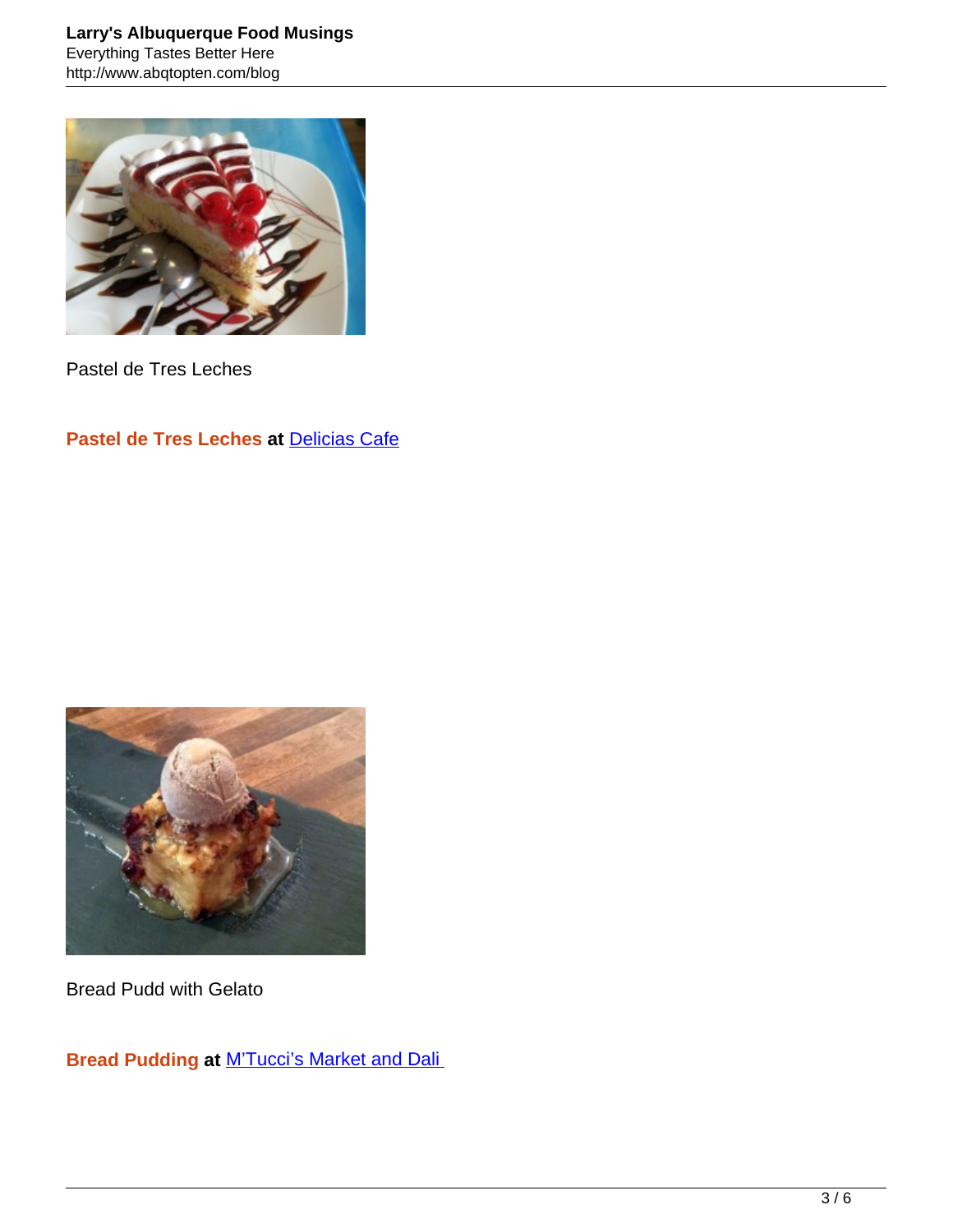

Smoked Pork Tenderlpin

## **Smoked Pork Tenderloin at** [M'Tucci's Market and Dali](http://www.abqtopten.com/blog/mtuccis-italian-market-deli/)



Italian Beef and Lincoln Pork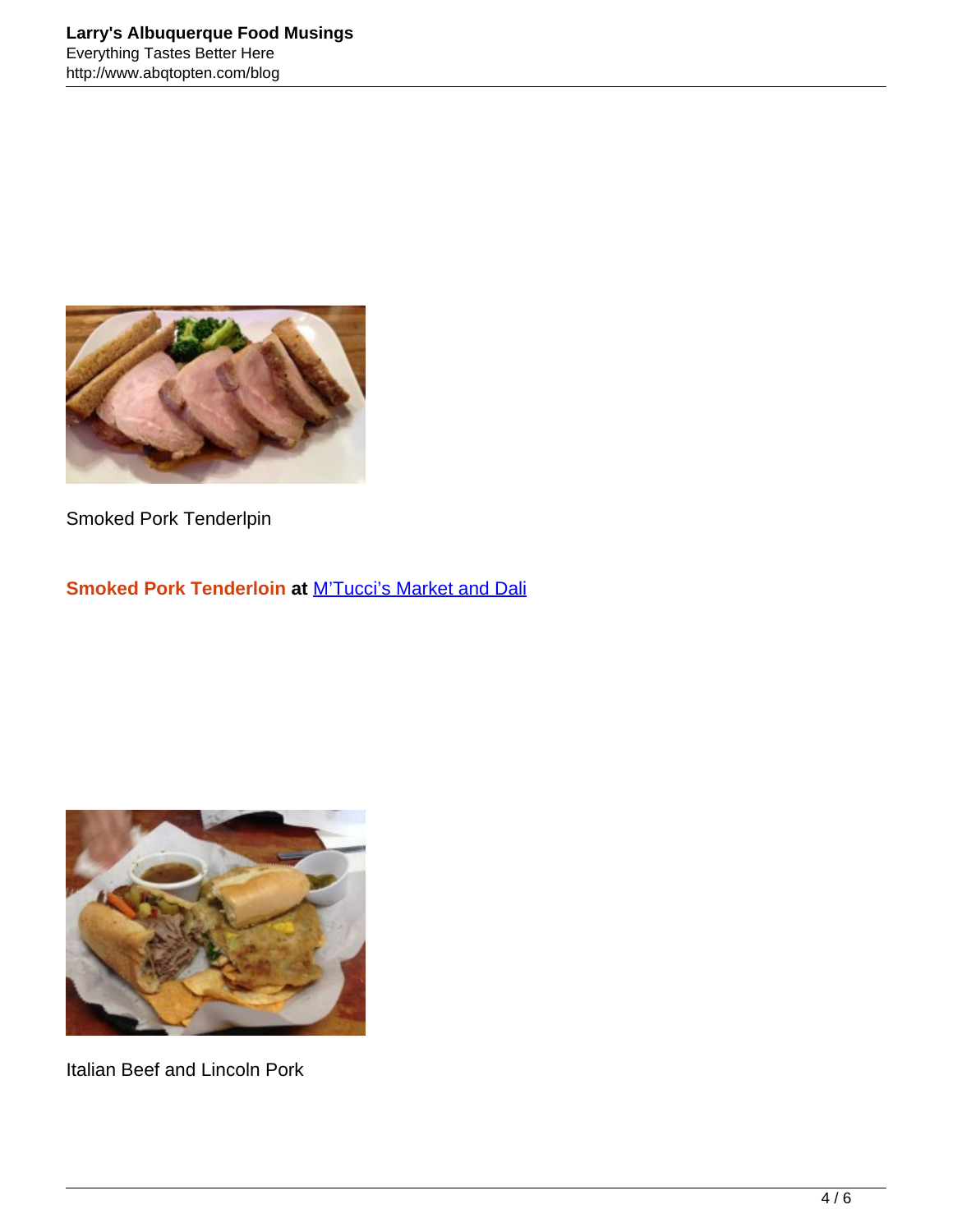**Italian Beef Chicago-Style at** [Red Rock Deli](https://www.facebook.com/redrockdeliabq/timeline)



Seared Ahi Tuna Bowl

#### **Seared Ahi Tuna Bowl at** [Savoy Bar and Grill](http://savoyabq.com/)

[I think that](http://savoyabq.com/) Savoy Bar and Grill is one of the bet restaurants in The Duke City. I brought The Dazzling Deanell here for her birthday, and she nearly swooned. Chef Frans Dinkelman has a real passion for all aspects of food, from the selection of the freshest and best ingredients to the expert preparation and plating. He can take something you think you don't like and completely change your mind.

Wasabi smashed red potatoes, slivered peppers & snow peas, sesame beurre blanc, soy pearls. I could eat this every week.